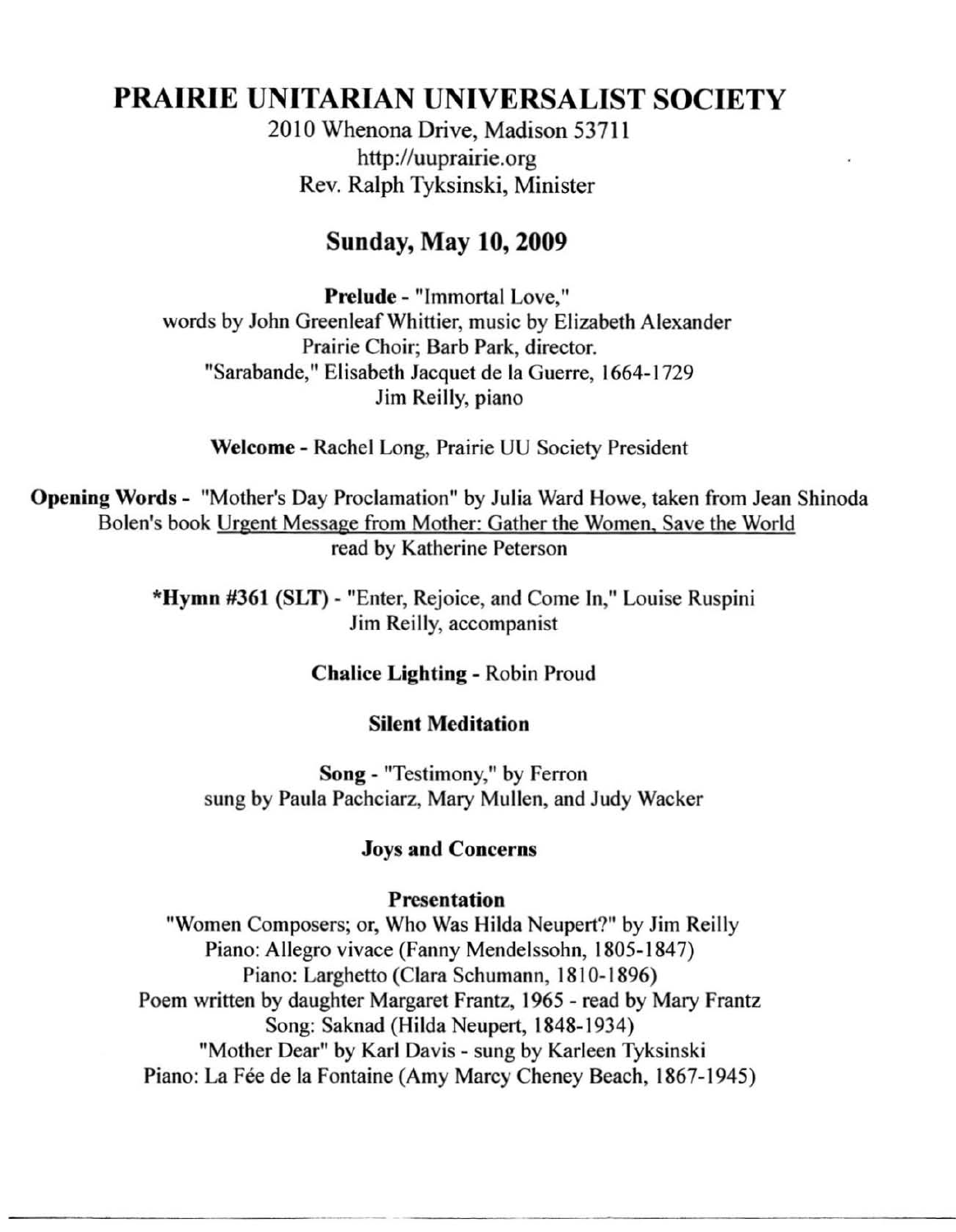#### **Discussion**

**Offering** Offertory- "The Wasted Life Blues," by Bessie Smith

### Welcoming of Guests and Visitors

#### Prairie Announcements

(additional announcements are in your order of service.)

\*Hymn #33 (SLT) - "Sovereign and Transforming Grace," Frederick Hedge and Jane Marshall Jim Reilly, accompanist

Postlude - Somebody's On My Mind," by Billie Holiday (1915 - 1959) and Arthur Herzog Jim Reilly, tenor

'Please stand as you are able.

\*\*\*\*\*\*\*\*\*\*\*\*\*\*\*\*\*\*\*\*

*Welcome to our service! We are glad you are here. Many thanks to all who contributed to making this service possible. Please join us after the service for coffee and fellowship.*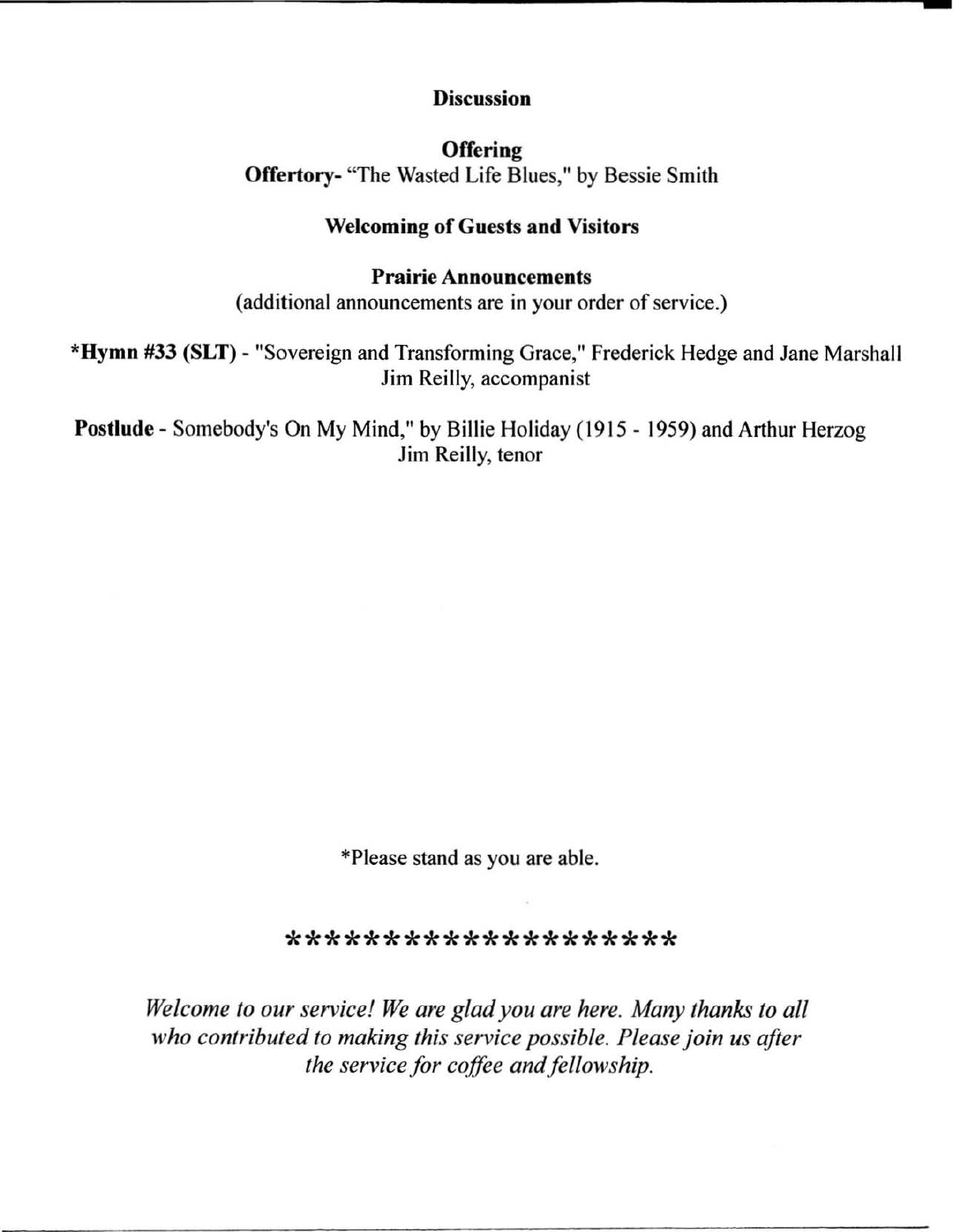#### **Announcements**

# RE Transition Sunday, May 17th, 2009, 10:00 am

Prairie will celebrate Transition Sunday, an annual service that marks the end of the Religious Education year. We will recognize our youth who are about to embark on a new journey in their educational lives. We will also honor those, especially teachers, who have helped shape each child's spiritual and educational needs throughout the year. Music and readings will be provided by Prairie youth of all ages.

#### Spanish Speakers Potluck

The next Spanish Speaker's Potluck will be held on Monday, May II th, 2009, at the home of Kate Tucker, 4504 Camden Road, at 7:00 pm. Note the change of date and time from the usual "3rd Monday at 6:30 pm." Please call Kate at 221-2168 for directions or information.

#### It's a Boy!

Rebecca Malke and John Eliganti announce the arrival of Kiran Eliganti, born Wednesday, May 6th at 3:53 pm. He was 7 pounds, 8 ounces, and 19 inches long, and sports a full head of dark hair, just like big brother Indy. Mom and baby are both doing well, and they will bring the new baby to church next week.

#### Book Club to meet May 24th

Prairie's Book Club is currently reading Loving Frank by Nancy Horan, and will discuss it after the service on May 24th over potluck lunch. The book for June is Nickel and Dimed, by Barbara Ehrenreich, and will be discussed June 21st.

#### Humanist Union News

Ethical Humanism Study Group meets on Sunday May 17th after the service. Potluck lunch at noon, presentation and discussion 12:45 - 2 pm led by Ron Solomon on "Ethical Humanism as a Religious Approach" (part of a series). Study group handouts are available online at http://humanist.madisonwi.us/Ethical/.

#### AII-Prairie-Book-Read Service, August 2, 2009

Begin now to read The Omnivore's Dilemma, by Michael Pollan. Details will be given in the full Prairie Fire of May 15th. Put your name on the library waiting list, and you should get the book within I or two weeks.